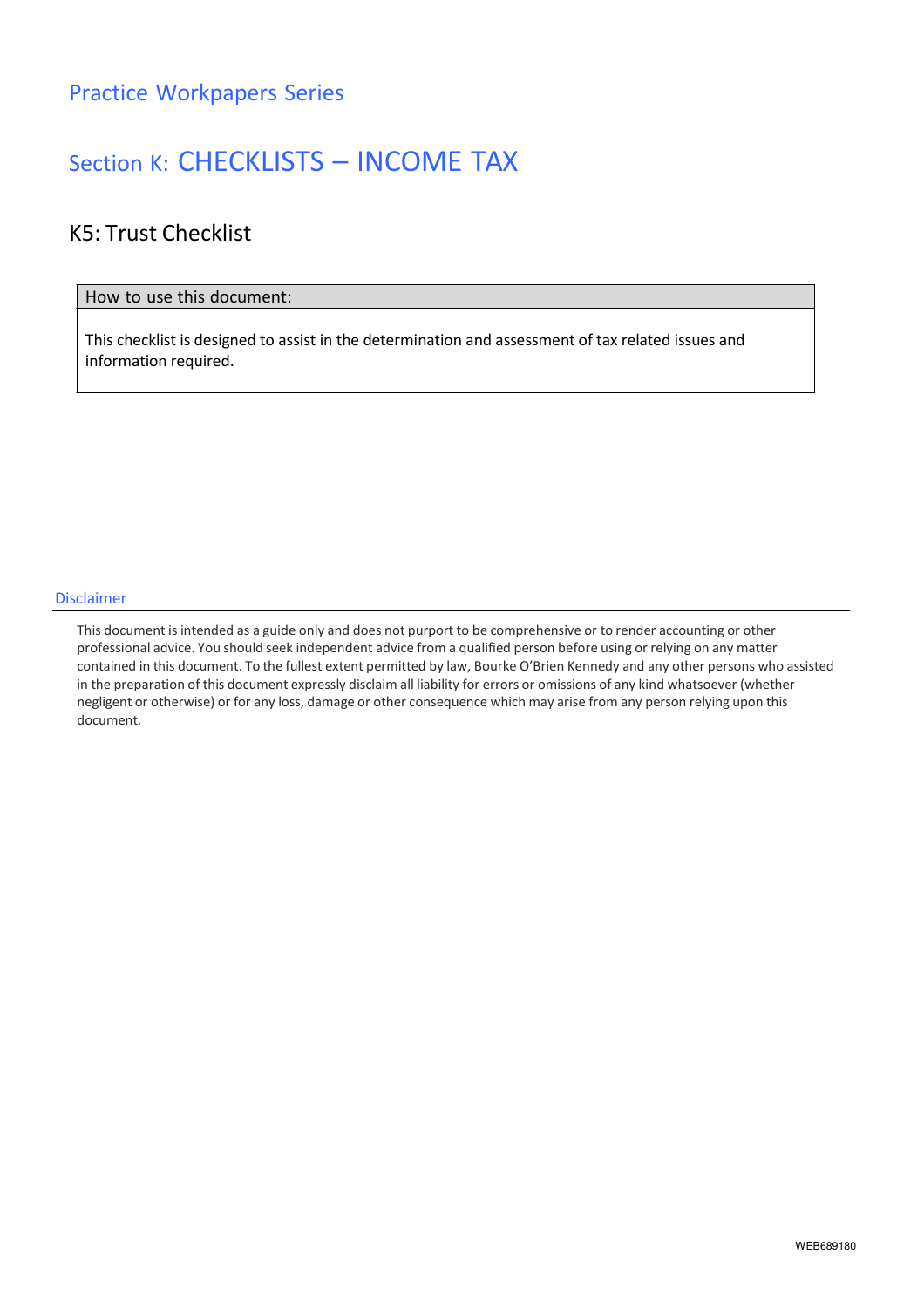

# **TRUST CHECKLIST**

Name of Client: Tax File Number: Australian Business Number (ABN):

| General                                                                                                                                   | $\overline{\mathsf{Y}}$ | N | N/A |
|-------------------------------------------------------------------------------------------------------------------------------------------|-------------------------|---|-----|
| If you are a new client, please provide a copy of the trust deed?<br>$\bullet$                                                            |                         |   |     |
| What is the aggregated turnover of the trust for the current and<br>$\bullet$<br>proceeding tax year?                                     |                         |   |     |
| Please provide financial statements for the prior financial period.                                                                       |                         |   |     |
| Did the trust carry on a business during the year?                                                                                        |                         |   |     |
| If so, please indicate the trusts' main business.                                                                                         |                         |   |     |
| Is the business of the trust registered for Goods & Services Tax<br>$\bullet$<br>(GST) and Fringe Benefits Tax (FBT)?                     |                         |   |     |
| If so, please provide further details, including whether GST is declared<br>on a cash or accrual basis?                                   |                         |   |     |
| Were adequate accounting records, cash books and general<br>ledgers maintained during the year?                                           |                         |   |     |
| If so, please provide a copy of a trial balance and / or a detailed<br>balance sheet or detailed income statement for the period.         |                         |   |     |
| Are trust records maintained and administered in generic<br>$\bullet$<br>accounting software (MYOB, Quicken etc)?                         |                         |   |     |
| If so, please indicate which one, and provide a copy of the relevant year                                                                 |                         |   |     |
| end file.                                                                                                                                 |                         |   |     |
| <b>Income</b>                                                                                                                             | $\overline{\mathsf{Y}}$ | N | N/A |
| Please indicate the trust's main sources of income                                                                                        |                         |   |     |
| Does the trust generate primary production income?                                                                                        |                         |   |     |
| If so, please provide further information.                                                                                                |                         |   |     |
| Does the trust generate any non-assessable and exempt income?<br>(examples include defence force income, disability pensions etc)         |                         |   |     |
| If so, please indicate what income is incurred and to which accounts                                                                      |                         |   |     |
| such sundry income has been allocated?<br>Does the trust receive any foreign income?                                                      |                         |   |     |
| If so, please indicate details including foreign tax paid?<br>Did the trust receive a distribution from another trust during the<br>year? |                         |   |     |
| If so, please provide further details, including a breakdown of the<br>different types of income.                                         |                         |   |     |
| Has the trust's investment income been subject to TFN withholding<br>tax?                                                                 |                         |   |     |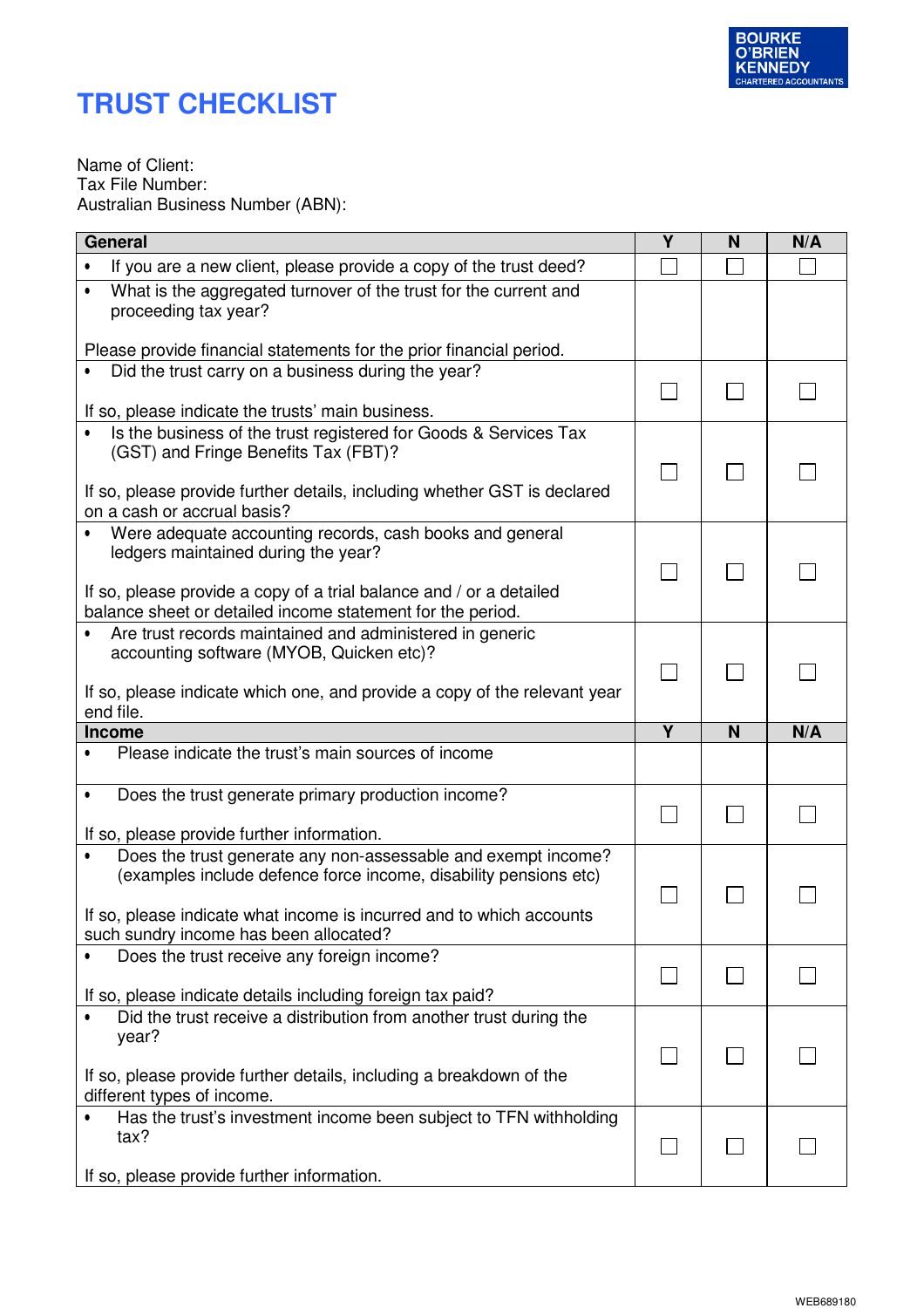

# **TRUST CHECKLIST**

| <b>Dividends Received</b>                                                                                                                                                                                           | $\overline{\mathsf{Y}}$ | N | N/A |
|---------------------------------------------------------------------------------------------------------------------------------------------------------------------------------------------------------------------|-------------------------|---|-----|
| Did the trust receive a dividend by cash, in specie or as a dividend<br>$\bullet$<br>reinvestment plan (DRP), or from a related entity?<br>If so please provide all details and dividend payment advices indicating |                         |   |     |
| as such. including franking credits                                                                                                                                                                                 |                         |   |     |
| Has the trust made a family trust election at any stage?<br>If so, please provide further details. If not, please complete the family<br>trust election checklist                                                   |                         |   |     |
| Has the trust participated in a company share buy back plan in the<br>past?                                                                                                                                         |                         |   |     |
| If so, please provide further details.                                                                                                                                                                              |                         |   |     |
| <b>Expenses</b>                                                                                                                                                                                                     | Υ                       | N | N/A |
| Does the trust employ salaried and waged staff?<br>$\bullet$<br>If so, please provide details of salaries and wages records by<br>employee, including PAYG withholding annual reports and group<br>certificates.    |                         |   |     |
| For employees, has the Trust satisfied its superannuation<br>$\bullet$<br>guarantee requirements?                                                                                                                   |                         |   |     |
| Does the trust allow employees further salary sacrificing on<br>$\bullet$<br>superannuation?                                                                                                                        |                         |   |     |
| If so, please provide further details.                                                                                                                                                                              |                         |   |     |
| Have the trust incurred any prepayments during the year? (prepaid<br>$\bullet$<br>insurance etc).                                                                                                                   |                         |   |     |
| If so, please provide further details.                                                                                                                                                                              |                         |   |     |
| Did the trust acquire any plant and equipment, motor vehicle and or<br>$\bullet$<br>other assets during the year?                                                                                                   |                         |   |     |
| If so, please provide further details.                                                                                                                                                                              |                         |   |     |
| Did the trust acquire any asset on HP / Chattel Mortgage or Lease<br>during the year?<br>If so, please provide details including copies of the relevant agreement.                                                  |                         |   |     |
| Has the trust disposed any asset during the year.                                                                                                                                                                   |                         |   |     |
| If so, please provide further details.                                                                                                                                                                              |                         |   |     |
| Do all motor vehicle expenses relate to business usage?                                                                                                                                                             |                         |   |     |
| If not, please provide details of business usage.                                                                                                                                                                   |                         |   |     |
| Are motor vehicles made available to staff for private purposes?<br>$\bullet$<br>If so, please provide further details.                                                                                             |                         |   |     |
|                                                                                                                                                                                                                     |                         |   |     |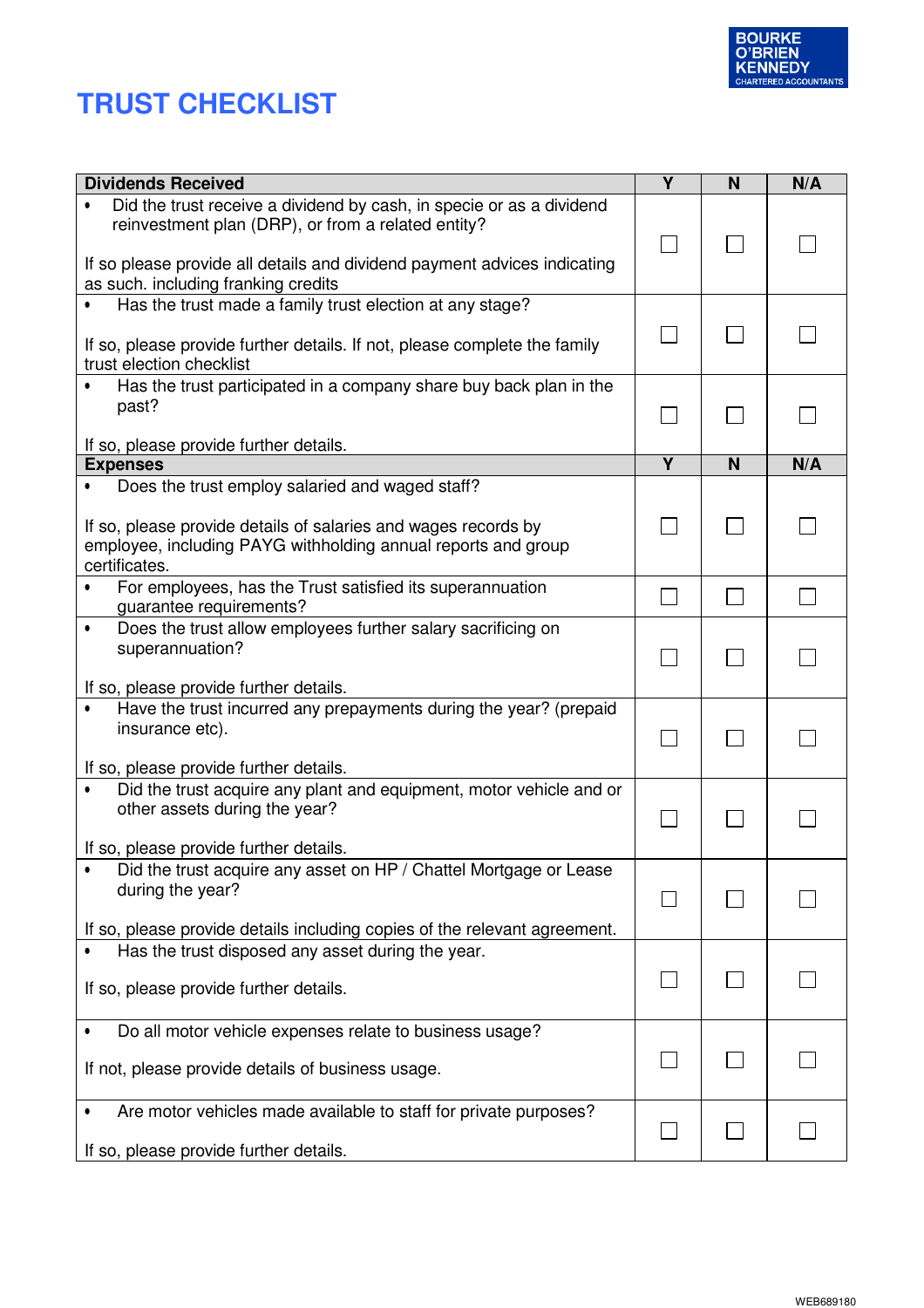



| Expenses (Cont.)                                                                                  | Y                       | N | N/A |
|---------------------------------------------------------------------------------------------------|-------------------------|---|-----|
| Does the trust accrue for expenses, either through accrual or trade<br>and sundry creditors?      |                         |   |     |
| If so, please provide further details including creditors and accruals<br>listings if applicable. |                         |   |     |
| Does the trust business sell goods or provide services on credit?                                 |                         |   |     |
|                                                                                                   |                         |   |     |
| If so, please provide further details including trade debtor aged listings.                       |                         |   |     |
| Are all trade debtors outstanding as at 30 June for the current year<br>$\bullet$                 |                         |   |     |
| recoverable?                                                                                      |                         |   |     |
| If not, please provide further details.                                                           |                         |   |     |
| Did the trust incur any outgoings in relation to the set up of the<br>$\bullet$                   |                         |   |     |
| business or project relating to a current or prior financial year?                                |                         |   |     |
|                                                                                                   |                         |   |     |
| If so, please provide further details.                                                            |                         |   |     |
| Did the trust make any payments to associated persons during the<br>$\bullet$                     |                         |   |     |
| year, including beneficiaries, trustees and / or their family<br>members?                         |                         |   |     |
|                                                                                                   |                         |   |     |
| If so, please provide further details                                                             |                         |   |     |
|                                                                                                   |                         |   |     |
| <b>Capital Gains</b>                                                                              | $\overline{\mathsf{Y}}$ | N | N/A |
| Did the trust sell, dispose or redeem an asset during the year?                                   |                         |   |     |
|                                                                                                   |                         |   |     |
| If so, please provide further details and complete the Capital Gains Tax                          |                         |   |     |
| Checklist.                                                                                        |                         |   |     |
| <b>Stock</b><br>$\bullet$                                                                         | Y                       | N | N/A |
| Did the Trust have trading stock at any time during the year?                                     |                         |   |     |
| If so, provide further details and refer to the Trading Stock Checklist.                          |                         |   |     |
| <b>Rental Properties</b>                                                                          | Y                       | N | N/A |
| Does the Trust have a rental property?<br>$\bullet$                                               |                         |   |     |
|                                                                                                   |                         |   |     |
| If so, please complete the Rental Properties Checklist.<br><b>Division 7A</b>                     | Ÿ                       |   |     |
| Does the Trust have a loan from a related private company or<br>٠                                 |                         | N | N/A |
| business?                                                                                         |                         |   |     |
|                                                                                                   |                         |   |     |
| Please provide further details                                                                    |                         |   |     |
| Does the Trust have any unpaid present entitlement to a company                                   |                         |   |     |
| that may be a loan?                                                                               |                         |   |     |